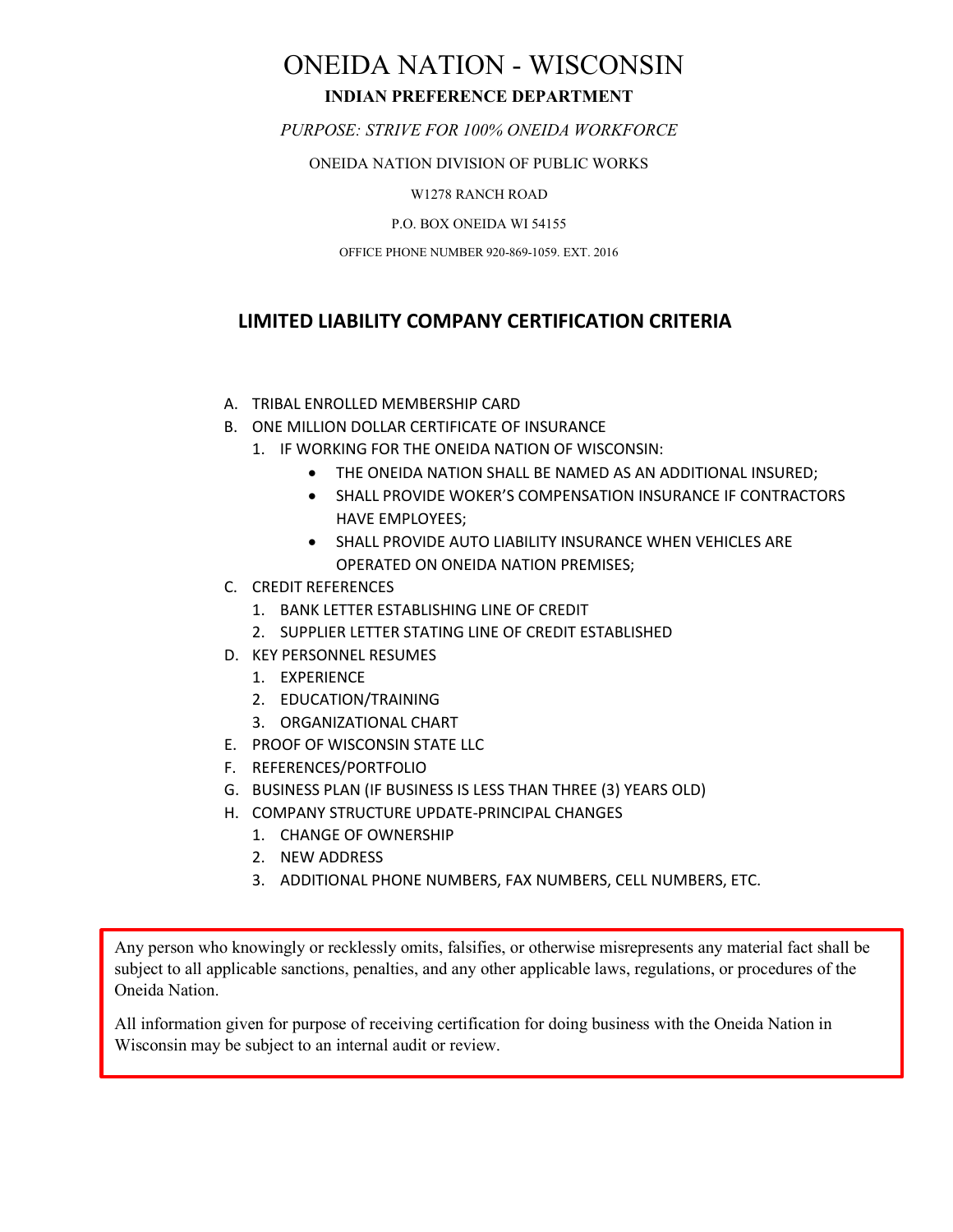# **ONEIDA NATION - WISCONSIN**

### **LIMITED LIABILITY COMPANY CERTIFICATION APPLICATION**

| <b>BUSINESS NAME</b>      |                    |
|---------------------------|--------------------|
| OWNER(S) NAME             |                    |
| <b>TRIBAL AFFILIATION</b> | <b>ENROLLMENT#</b> |
| ADDRESS                   |                    |
| CITY/COUNTY               |                    |
| STATE/ZIP CODE            |                    |
| <b>BUSINESS PHONE</b>     |                    |
| <b>FAX NUMBER</b>         |                    |
| CELL PHONE NO.            |                    |
| HOME PHONE NO.            |                    |
| FEDERAL ID #              |                    |
| <b>E-MAIL ADDRESS</b>     |                    |
| <b>WEB SITE</b>           |                    |
| <b>DATE</b>               |                    |

#### 1. Type of service provided:

| A | Banking/Finance                 |   | <b>Health Care Field</b> |
|---|---------------------------------|---|--------------------------|
| B | Consulting                      |   | <b>Independent Sales</b> |
| C | Construction                    | Κ | Insurance                |
| D | Delivery                        |   | <b>Repair Service</b>    |
|   | Door to Door                    | M | Retail                   |
|   | Education/Training              | N | <b>Route Sales</b>       |
| G | <b>Food Service</b>             |   | Transportation           |
| H | <b>Gaming Equipment/Service</b> | D | Other:                   |

### 2. Please submit a 2007 NAICS 6 Digit Code classifying your business. Go to www.naics.com/search.htm

### 3. Date Business Established:

| Total Percentage Native Owned |  |
|-------------------------------|--|
| Principle Business Center     |  |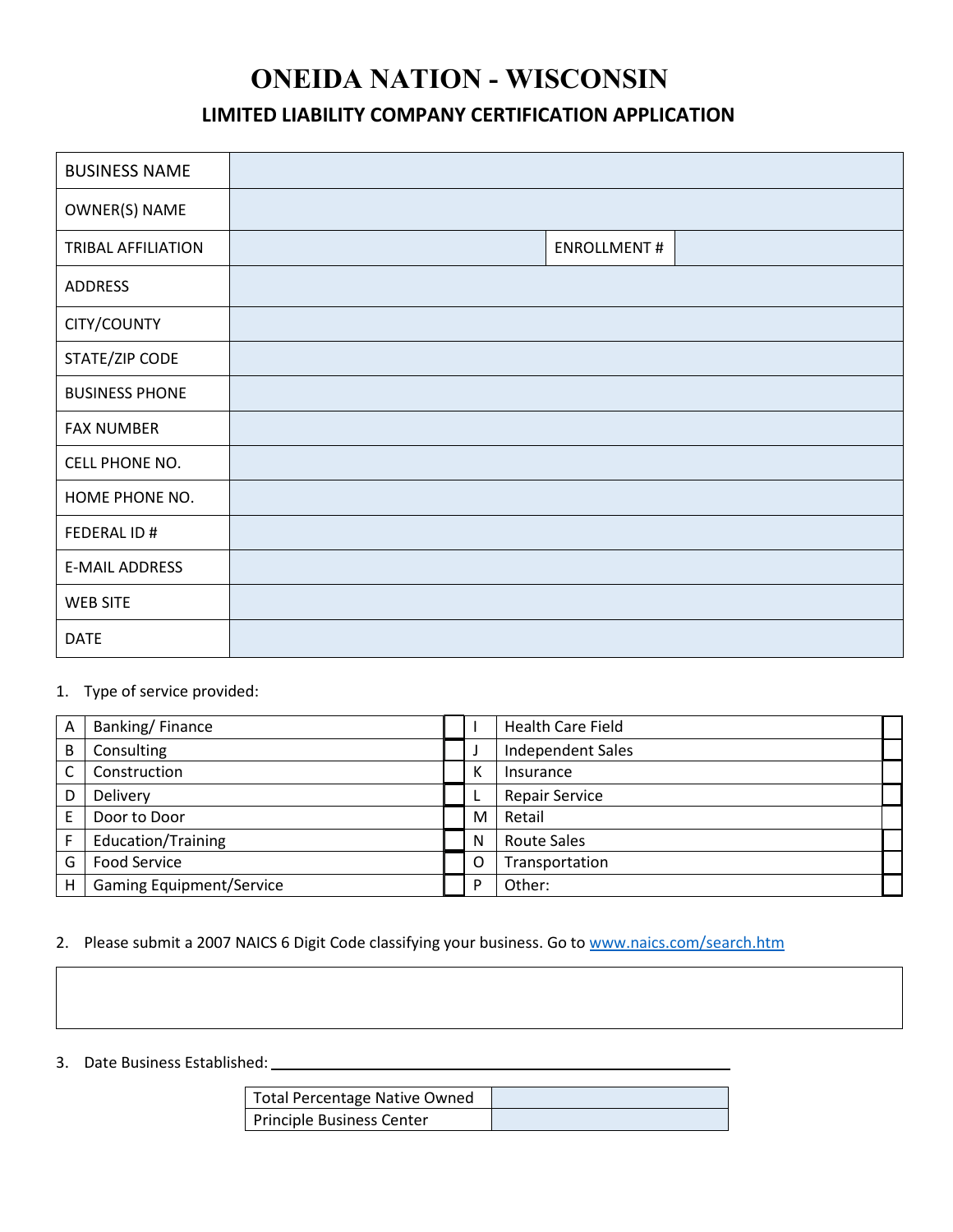# **ONEIDA NATION - WISCONSIN**

### **LIMITED LIABILITY COMPANY CERTIFICATION APPLICATION**

#### 4. Current Number of Employees

|                 | <b>Full Time</b> | Part Time |
|-----------------|------------------|-----------|
| NATIVE AMERICAN |                  |           |
| <b>MINORITY</b> |                  |           |
| NON-MINORITY    |                  |           |

5. Is your firm certified by one or more as follows: (If so, attach photocopy of each)

| Department of Development (DOD)                | Department of Transportation (DOT) |
|------------------------------------------------|------------------------------------|
| Small Business Administration (SBA) County of: |                                    |
| <b>Minority Business</b>                       | .Jther:                            |

6. List all location addresses currently used. Include Offices, Warehouse type facilities and work areas:

7. List individuals who are responsible for the following:

| Α | <b>Bonding/Surety Loans</b>      |  | % of time |
|---|----------------------------------|--|-----------|
| B | Contract/Negotiations            |  | % of time |
|   | <b>Financial Decisions</b>       |  | % of time |
| D | <b>Management Decisions</b>      |  | % of time |
|   | <b>Office Functions</b>          |  | % of time |
|   | <b>Supervision of Operations</b> |  | % of time |

8. List any current Business relationships that involve shared space, equipment, financing, or shared employee agreements. Describe different companies that have one or more of the same owners (attach explanation):

9. Does this firm have any working relationships/agreements (written or oral) with any other business? If yes, describe these arrangements/agreements. NO NO YES